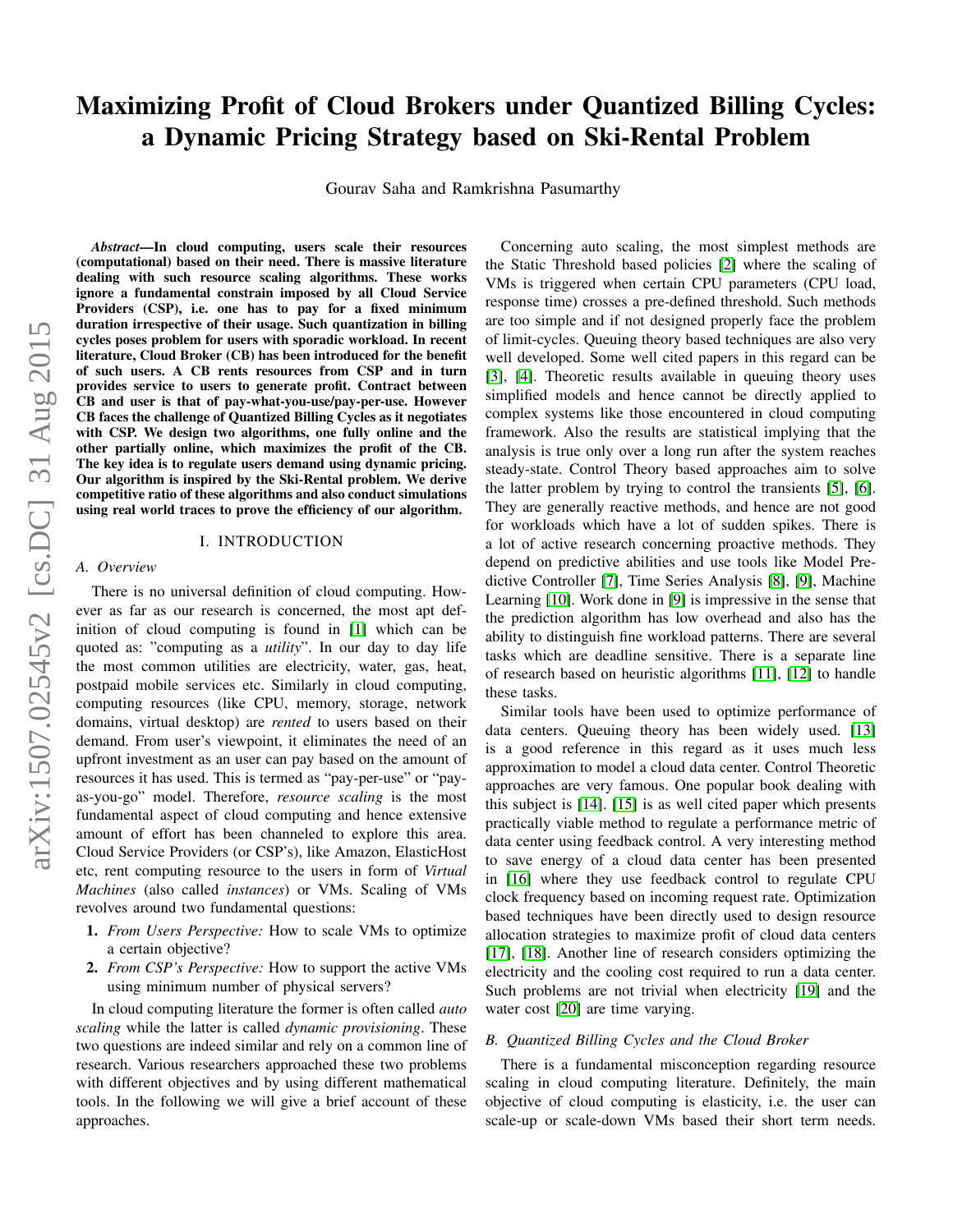

<span id="page-1-0"></span>Fig. 1. A part of the google cluster usage traces showing spikes in user demand. Red circles indicates the spikes.

However this "short term" is not infinitely small in the sense that it may not be possible to return the VMs in the very next instant after it was rented.

We will explain this situation using an example. Consider that we are using on-demand instances of Amazon EC2 to satisfy these demands. Billing Cycle of AmazonEC2 on demand instance is 1 hour, i.e. you have to pay the same price if you use the VM for 1 min or 1 hour. We call this phenomenon as *Quantized Billing Cycles* (abbreviated as QBC) in the rest of the paper. This leads to serious problem especially for those users whose demand pattern is sporadic in nature. For e.g. Consider the workload trace shown in Figure [1](#page-1-0) which shows the number of VMs required to satisfy user demand. There are few spikes in the demand curve to satisfy which one needs to buy extra VMs. These VMs may be in use for a very small fraction of 1 hour after which it may be idle. However we cannot return these VMs before [1](#page-1-1) hour<sup>1</sup>. Hence there will be wastage of VMs.

To mitigate this problem to some extent the concept of cloud broker has been proposed in recent literature [\[21\]](#page-10-20), [\[22\]](#page-10-21), [\[23\]](#page-10-22). A broker forms a middle man between the CSP and the general users as shown in Figure [2.](#page-1-2) The users send their job requests to the cloud broker. The cloud broker rents VMs from the Cloud Service Provider to service these demands. The cloud broker charges the user based on the fraction of VMs resources used to service the job request. This is called *pay-what-you-use*. It can also be based on *per-request-basis*. This transfers the challenge of QBC from the users to the cloud broker. However this issue is not as critical for the cloud broker as it is for the users. This can be understood as follows:

- 1. QBC poses problems for those users whose demand is sporadic. Higher the sporadic nature, greater the loss.
- 2. Cloud broker serves the aggregate demand of many users. In statistical sense, the sporadic/spiky nature in aggregated demand should be lesser compared to individual user's demand. This is because a summer is a discrete integrator, a low pass filter which removes the noises.

In the rest of the paper we will concentrate on how a cloud



<span id="page-1-2"></span>Fig. 2. Schematic showing cloud broker as a middleman between Cloud Service Provider (CSP) and the users. Adapted from [\[23\]](#page-10-22).

broker can maximize its profit under QBC.

*Remark:* We would like to stress that the mathematical formulation, algorithms and analysis presented here can be applied to a single user without any change. However given that a cloud broker has a smoother workload pattern compared to a single user, a broker will benefit more compared to a user.

#### <span id="page-1-3"></span>*C. Existing literature and our contribution*

In our problem, every time a cloud broker has to buy a VM it faces the risk of under utilization of the VM in the subsequent time slots. The broker has to make a decision without knowledge of future demand. Study of such problems comes under the category of Online Algorithms, more specifically the Ski-Rental problems. There have been a few applications of Ski-Rental literature to solve real world problems. In this section we will discuss the ones pertaining to cloud computing. These works has close resemblance with our problem.

We derive our motivation from the work done in [\[24\]](#page-10-23), [\[23\]](#page-10-22). In these two works the cloud broker has to decide in each time slot whether to reserve instances or to serve the demand using on-demand instances. If the demand persists for a long time then reserving is a better option. However if the demand falls down quickly it is better to use on-demand instances. Cloud broker has to make this decision without any knowledge of future demand or with partial knowledge of future demand. The authors designed both deterministic and randomized online algorithms and also derived their competitive ratio. [\[25\]](#page-10-24) and [\[26\]](#page-10-25) considers the same problem however the model used in [\[25\]](#page-10-24) is more general. It tries to optimize the switching cost and electricity cost of a data center. If there is a decrease in demand then the data center has to decide whether to shut down few physical servers or let them run. To run a physical server one needs to bear the electricity bill while switching down the server incurs wear-and-tear cost. Wear-and-tear cost is higher than electricity bill in short run but smaller in the long run. If one decides to switch off the server and immediately later it is needed, then one saves a small electricity bill in the expense of suffering a large switching cost. Therefore taking such decisions without knowledge of future demand is difficult. In [\[25\]](#page-10-24), author designed only deterministic algorithms

<span id="page-1-1"></span><sup>&</sup>lt;sup>1</sup>The user may choose to return the VM but it won't get any financial benefit. Therefore it is better to keep the VM for the entire billing cycle even though it remains idle. This is called *smart-kill*.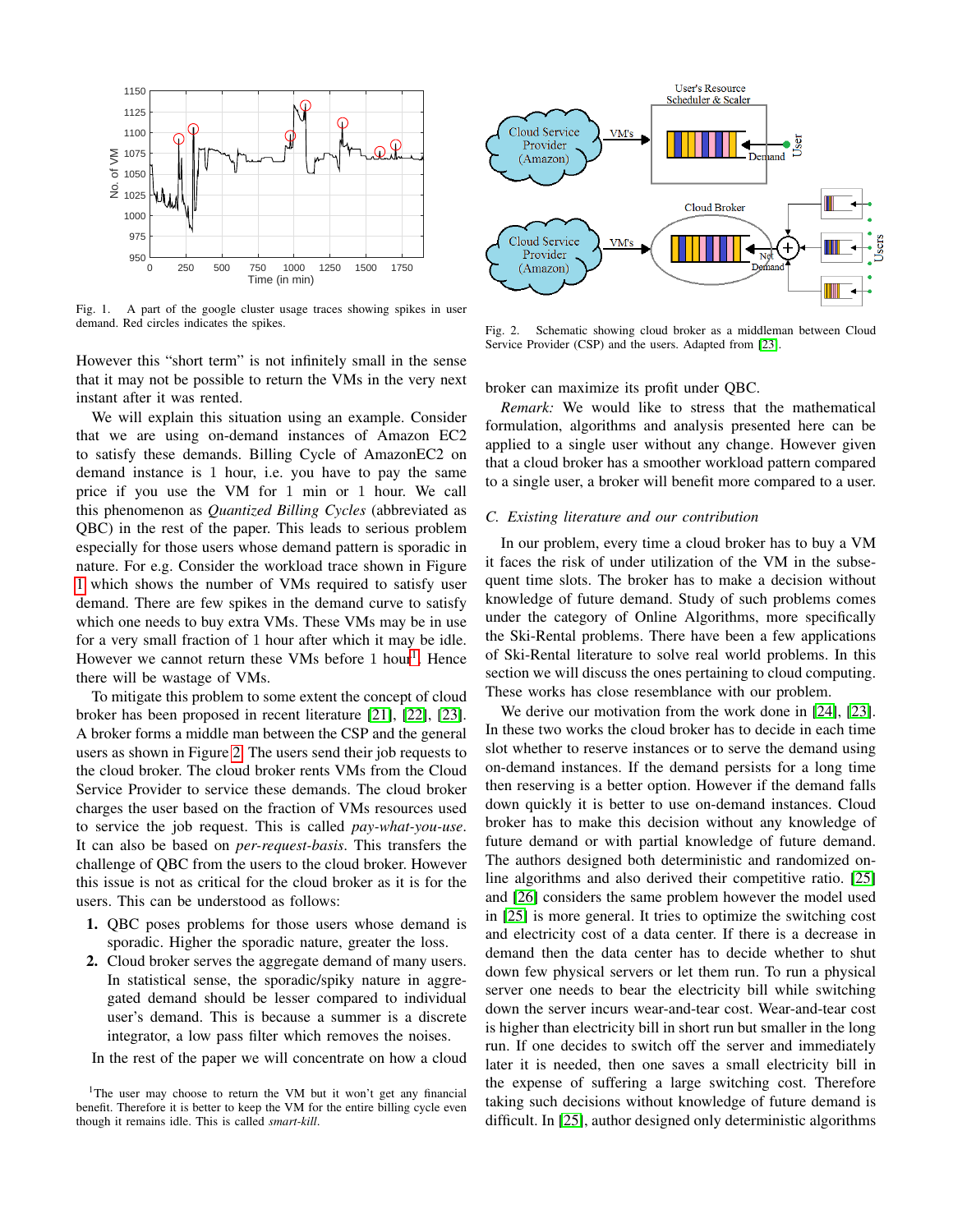to tackle this problem while [\[26\]](#page-10-25) considers both deterministic and randomized algorithms. A recent work presented in [\[27\]](#page-10-26) shows that the competitive ratio of the randomized algorithms can be improved if statistical information (like first and second order moment) of the demand process is available.

To the best of our knowledge the references given above constitutes almost all the major work dealing with the use of ski-rental framework for cloud computing applications. We make two main contributions to this literature:

- 1. We suggest how *dynamic pricing* can be used to maximize the profit of the cloud broker under QBC. This can be used as an alternative to the work done in [\[24\]](#page-10-23), [\[23\]](#page-10-22) specially in the case where the workload is deferrable. One can also use this approach alongside [\[24\]](#page-10-23), [\[23\]](#page-10-22). These two points will be discussed further in Section [V.](#page-8-0)
- 2. We show that the knowledge of future demand leads to better competitive ratio for the Partial Online algorithm. In [\[26\]](#page-10-25) such attempts have been made but with a major assumption on the demand graph, i.e. the demand increases or decreases no more than one step in every time slot.

#### II. PROBLEM FORMULATION

## *A. Motivating Example*

We aim to use dynamic pricing as a control signal to regulate user demand. The motivation to use dynamic pricing in cloud computing setup is derived from the paper [\[28\]](#page-10-27). Before proceeding forward with the quantitative formulation of the problem, we will first consider an example to illustrate our idea. Consider the following scenario:

- 1. Cloud broker buys VMs from Amazon at \$0.132 per VM. This is the cost price of the cloud broker. The billing cycle of each VM is 1 hour  $= 60$  min.
- 2. Duration of a time slot =  $10 min$ . Hence a VM is active for 6 time slots.
- 3. Nominal selling rate = \$0.03 per VM per time slot. Nominal selling rate should be such that if the VM is in use for all the time it is active (6 time slots here) then the cloud broker should make a profit. In our case:  $$0.03 \times 6 = $0.18 > $0.132$ . Hence the condition holds.
- 4. The cloud broker has the freedom of changing the selling rate<sup>[2](#page-2-0)</sup> at the beginning of each 10  $min$  interval. The users remains totally aware of the current selling rate.

We will investigate two cases, one with static pricing and the other with dynamic pricing. Relevant graphs are shown in Figure [3.](#page-2-1) In both the cases we start with the assumption that at time  $t = 0$  the cloud broker has no VMs.

## *Case 1 (Static Pricing):*

In static pricing, the selling price remains constant at nominal rate therefore, Demand = Actual Demand. In the  $1^{st}$ interval the demand is of 2 VMs while we have 0 VMs. So we buy 2 VMs incurring a cost of  $2 \times \$0.132 = \$0.264$ . In the  $2^{nd}$  interval, demand is of 10 VMs while we have 2 VMs (bought in the  $1^{st}$  interval). So we buy 8 VM

<span id="page-2-0"></span>



<span id="page-2-1"></span>Fig. 3. An example of static and dynamic pricing: a) Graph showing Price vs Time for static and dynamic pricing. b) The graph corresponding to actual demand (for static pricing) and modified demand (for dynamic pricing). c) Graph showing actual/modified demand along with the active number of VMs for both static and dynamic pricing case.

incurring a cost of  $8 \times \$0.132 = \$1.056$ . In the next 4 intervals the demand is less than 10 VM and hence we don't have to buy any more VMs. Therefore the net cost price of the cloud broker is \$1.32. The net selling price of the cloud broker is  $(2+10+4+3+8+4) \times $0.03 = $0.93$ . Profit = Selling Price  $-$  Cost Price =  $$0.93 - $1.32 = -$0.39$ , i.e. the cloud broker suffered a loss.

## *Case 2 (Dynamic Pricing):*

In this case the selling price varies in response to which the user's demand gets modified. This case is similar to *Case 1* except that in the  $2^{nd}$  and the  $5^{th}$  interval the selling price goes up to \$0.045 and \$0.038 respectively. The cloud broker has to buy 2 VMs and 4 VMs in the  $1^{st}$ interval and  $2^{nd}$  interval respectively incurring a cost price of  $6 \times \$0.132 = \$0.792$ . The net selling price of the cloud broker is  $(2 + 4 + 3 + 4) \times $0.03 + 6 \times $0.045 + 6 \times 0.038 = $0.888$ . Profit = SellingPrice -  $\text{CostPrice} = $0.888 - $0.792 = $0.096$ , i.e. the cloud broker makes a profit.

We will encapsulate the idea behind dynamic pricing by making the following key observations:

1. The idea of increasing the selling price is to decrease the demand and *not* to increase the revenue. To understand this point consider the  $2^{nd}$  interval. The actual demand was 10 VMs which could have lead to a revenue of \$0.3 if the rate was nominal. As the selling price increased to \$0.045 the demand reduced to 6 VMs leading to an revenue of \$0.27. Therefore the net revenue in the  $2^{nd}$ interval decreased even though the selling price increased. Similar argument is true for the  $5<sup>th</sup>$  interval. Therefore whenever there is an increase in price there is a decrease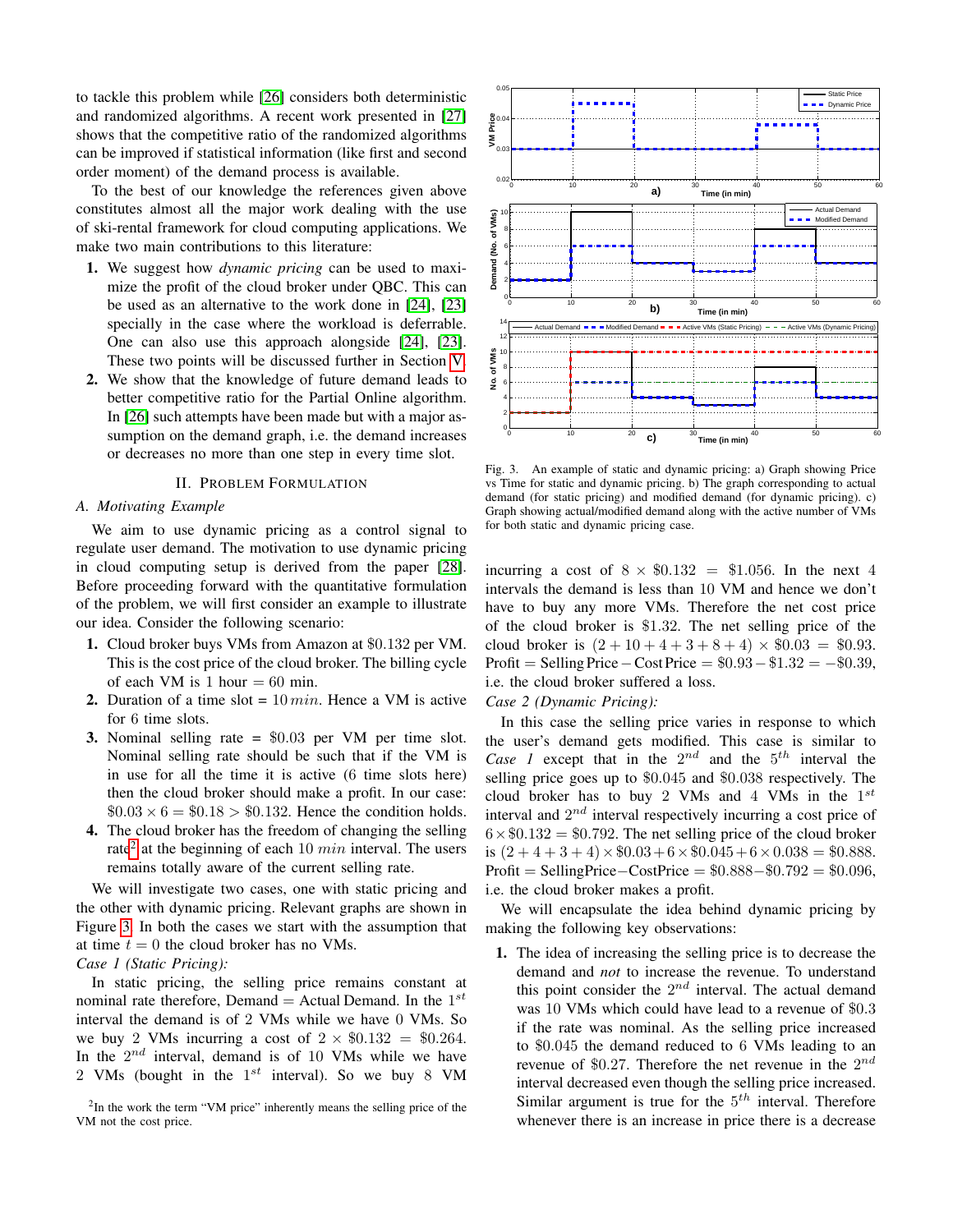

<span id="page-3-0"></span>Fig. 4. Cartoonistic representation of Cloud Brokerage mechanism.

in revenue (and hence in profit) in that interval. Pictorially speaking, the revenue loss suffered in dynamic pricing can be captured by the area between the *solid black* curve and the *dashed blue* curve in Figure [3b](#page-2-1).

- 2. Yet dynamic pricing makes more profit than static pricing. This is because in static pricing, many VMs are underutilized and hence does not contribute to the revenue. This is clearly shown in Figure [3c](#page-2-1). Underutilized VMs for static case corresponds to the area between the *solid black* curve and the *dashed red* curve while that in dynamic case corresponds to the area between the *dashed green* curve and the *dashed blue* curve. Definitely the area corresponding to static case is more.
- 3. The idea behind dynamic pricing is: "Suffer a small loss in one interval by decreasing the demand (Refered as *Demand Loss* later) rather than buying a VM and then suffering a major loss in the subsequent intervals due to low demand (Refered as *VM Loss* later)".

#### *B. Quantitative Modeling*

Cloud brokerage mechanism basically consist of two blocks: 1) Resource Scheduler 2) Resource Scaler. This is shown in Figure [4.](#page-3-0) Both resource scheduler and resource scaler are controlled by the cloud broker. The job of the Resource Scheduler is to schedule the incoming tasks onto the available VMs. While doing so it has to consider service level agreement (or SLAs). Resource Scheduler can be designed using well established theoretic tools as discussed in Section [I-A.](#page-0-0) The role of the resource scaler is to rent (scale-up) VMs from CSP and also to perform dynamic pricing in order to maximize the profit of the cloud broker. In this paper, we assume that resource scheduler is already designed and concentrate on designing algorithms for Resource Scaler. Note that the design of Resource Scheduler and Resource Scaler can be decoupled. The Resource Scheduler should just update the Resource Scaler regarding the number of VMs required to complete the tasks in a given time slot. Before moving forward, please note the scale-down valve which is controlled by CSP. As shown in Figure [4,](#page-3-0) this is not in control of the cloud broker. This aptly captures the notion of QBC and the process of *smartkill*. As mentioned in Section [I-B,](#page-0-1) due to the presence of QBC there is no point of giving back a VM before its billing cycle ends. This will be equivalent to the CSP automatically scaling down the VMs after its billing cycle. Therefore from cloud broker's perspective: "Only scaling-up of VMs is controllable but scaling-down is not".

We will now pose our problem mathematically. We consider that the user pays the cloud broker based on per-request/paywhat-you-use basis. In such a scenario the resource scaler has to solve the following profit optimization problem:

**OP1** : 
$$
\max_{\{\gamma_t, v_t\}} P = \sum_{t=1}^T (\gamma_t d_t - v_t)
$$
  
subject to : 
$$
\sum_{i=t-\tau+1}^t v_i \ge d_t; \forall t = 1, 2, ..., T
$$

$$
d_t = f(d_t^*, \gamma_t) ; \forall t = 1, 2, ..., T
$$

In optimization problem  $OP1$ , P is the profit to be maximized. The term  $(\gamma_t d_t - v_t)$  is the profit at  $t^{th}$  interval where,  $\gamma_t$  is the selling price per VM per time slot,  $d_t$  is the number of VMs required to service the incoming job request and  $v_t$  is the number of VMs bought at  $t^{th}$  interval. Without any loss of generality we normalize the cost price of a VM to 1 unit.  $\tau$  is the period of the billing cycle and hence  $\sum_{i=t-\tau+1}^{t} v_i$  is the number of active VMs in the  $t^{th}$  interval.  $d_t$  is the modified VM demand when the selling price is  $\gamma_t$ . The relation between the actual demand  $d_t^*$  and the modified demand  $d_t$  is captured by the *price-demand function*  $f(\cdot)$ . If  $\gamma_t = \gamma^*$ , the nominal price, then  $d_t = d_t^*$ . The revenue earned by selling a VM at the nominal price of  $\gamma^*$  for one complete billing cycle is  $\gamma^* \tau$ . For the cloud broker to make profit,  $\gamma^* \tau > 1$ , 1 being the cost price of a VM. It should be noted that all the variables associated with **OP1** lies in the set  $\mathbb{R}_+$ .

In conventional sense, the optimization problems dealt in ski-rental framework are minimization problems. Therefore we are interested in formulating OP1 as an equivalent minimization problem. In this regard note that

<span id="page-3-1"></span>
$$
P = \sum_{t=1}^{T} (\gamma_t d_t - v_t)
$$
  
= 
$$
\sum_{t=1}^{T} [\gamma^* d_t^* - \{(\gamma^* d_t^* - \gamma_t d_t) + v_t\}]
$$
  
= 
$$
\sum_{t=1}^{T} [\gamma^* d_t^* - \{(\gamma^* d_t^* - \gamma_t f(d_t^*, \gamma_t)) + v_t\}] \quad (1)
$$

In equation [\(1\)](#page-3-1) the first term  $\gamma^* d_t^*$  is not controllable and hence the maximization of  $P$  becomes equivalent to minimization of  $\sum_{i=1}^{T}$  $\sum_{t=1}^{\infty} \left[ (\gamma^* d_t^* - \gamma_t f(d_t^*, \gamma_t)) + v_t \right]$ . We thus pose the following optimization problem which is equivalent to  $OP1$ :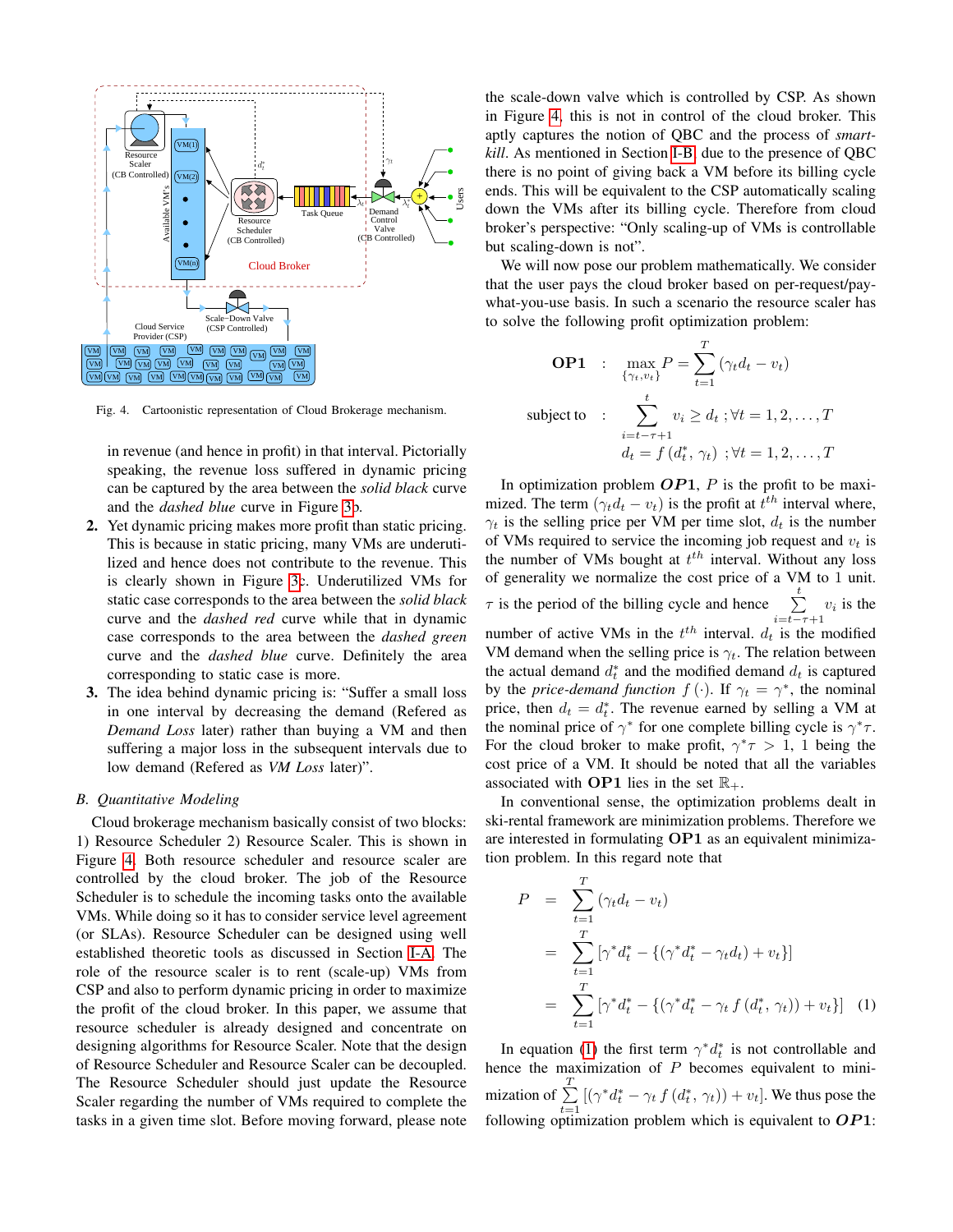**OP2** : 
$$
\min_{\{\gamma_t, v_t\}} L = \sum_{t=1}^T \left[ \underbrace{\overbrace{(\gamma^* d_t^* - \gamma_t d_t)}^{Demand Loss}}_{VMLoss} \right]
$$

subject to :

$$
\sum_{i=t-\tau+1}^{t} v_i \ge d_t ; \forall t = 1, 2, \dots, T
$$
  

$$
d_t = f(d_t^*, \gamma_t) ; \forall t = 1, 2, \dots, T
$$

 $\widetilde{N}_{Lo}$ 

1  $\mathbf{I}$  $\overline{1}$ 

Intuitively speaking, OP2 does the following: Consider that there is a hike in demand  $d_t^*$  which decays soon. In such a case **OP2** will increase the selling price  $\gamma_t$  to reduce the demand. In this way the cloud broker will suffer a small "Demand Loss". Buying enough VMs to support the demand hike is not a good option in such scenario as the cloud broker may suffer a huge "VM Loss" in subsequent intervals due to underutilized VMs. But if the hike in demand persists for a long time it is better to buy VMs to support this hike. However  $OP2$  is an offline optimization problem, i.e. to solve  $OP2$  we need  $d_t^*$ for all  $t = 1, 2, ..., T$ . It is not possible to know in advance if an increase in demand is going to persist or will decay soon. The challenge is to design algorithms which can make such decisions online based on present and past data. Such algorithms are called online algorithms.

We now define the concept of Competitive Ratio which will be used later in Section [III](#page-5-0) to compare the performance of the online algorithm with its optimal offline counterpart. Say that an online algorithm  $A$  and the optimal algorithm  $OPT$  (OP2 here) suffers a loss  $L_A(d^*)$  and  $L_{OPT}(d^*)$  respectively for a given demand sequence  $d^* = \begin{bmatrix} d_1^* & d_2^* & \cdots & d_T^* \end{bmatrix}^T$ . Then algorithm  $A$  is called  $c$ −competitive if:

<span id="page-4-0"></span>
$$
L_A(d^*) \le c \cdot L_{OPT}(d^*) \qquad \forall d^* \in \mathbb{R}_+^T \tag{2}
$$

Indeed  $c \geq 1$ . In inequality [\(2\)](#page-4-0) we have slightly misused the notation.  $\mathbb{R}^T_+$  is a  $T$  dimensional vector of non negative real numbers *not* transpose of a non negative real number.

#### <span id="page-4-5"></span>*C. Properties and Assumptions*

#### Properties of Demand and Revenue Function

Most of the price demand function  $f(d^*, \gamma)$  (also called demand function) found in real world must satisfy the following conditions:

- 1.  $f(d^*, \gamma) \geq 0$ .
- **2.**  $f(d^*, \gamma) \ge 0$  is monotonically increasing in  $d^*$ .
- 3.  $f(d^*, \gamma)$  is monotonically decreasing in  $\gamma$  in the range  $[\gamma^*, \infty)$  while it is constant<sup>[3](#page-4-1)</sup> at  $d^*$  in the range  $[0, \gamma^*]$ .
- **4.** The revenue function  $\gamma f(d^*, \gamma)$ , is monotonically decreasing in  $\gamma$  in the range  $[\gamma^*, \infty)$ . This captures the idea that increasing the selling price is to decrease the demand and *not* to increase the revenue. As  $f(d^*, \gamma)$  is constant

<span id="page-4-1"></span><sup>3</sup>We assume that the demand cannot increase above the actual demand  $d^*$ even if the price decreases below  $\gamma^*$ 



<span id="page-4-4"></span>Fig. 5. Graphs showing typical: a) Demand Functions b) Revenue Functions. Two demand functions and the corresponding revenue functions are shown. For the Semi-Infinite case  $[\gamma^*, \infty)$  is the operating zone while for Finite case  $[\gamma^*$ ,  $\gamma_{op})$  is the operating zone.

in [0,  $\gamma^*$ ], it is obvious that  $\gamma f(d^*, \gamma)$  will linearly increase in this range. Revenue function is maximum at  $\gamma = \gamma^*$  and hence this is set as the nominal price.

Let  $d = f(d^*, \gamma)$ . Then according to *property* 4 we have

<span id="page-4-2"></span>
$$
-\infty < \frac{\partial}{\partial \gamma} \left( \gamma d \right) \le 0 \tag{3}
$$

Differentiating inequality [\(3\)](#page-4-2) using chain rule we get

<span id="page-4-3"></span>
$$
-\infty < d + \gamma \frac{\partial d}{\partial \gamma} \le 0 \iff -\infty < \frac{\partial d}{\partial \gamma} \le -\frac{d}{\gamma}
$$
 (4)

A demand function satisfying inequality [\(4\)](#page-4-3) will be *strictly* monotonically decreasing if  $d > 0$ . Two cases may arise:

*Case 1 (Semi-Infinite Operating Zone):* d > 0 for all  $\gamma \in [\gamma^*, \infty)$  and hence the demand function is strictly monotonically decreasing in this range.

*Case 2 (Finite Operating Zone):*  $d > 0$  for all  $\gamma \in$  $[\gamma^*, \gamma_{op})$ . For  $\gamma = \gamma_{op}, d = 0$ . Due to *property 1*,  $d = 0$ for all  $\gamma \geq \gamma_{op}$ . Therefore the demand function is strictly monotonically decreasing in the range  $[\gamma^*$ ,  $\gamma_{op})$ .

The range of  $\gamma$  where  $f(d^*, \gamma)$  is *strictly* monotonically decreasing is called the *operating zone*. Figure [5](#page-4-4) illustrates the concept of operating zone for the above two cases. Strict monotonic nature of  $f(d^*, \gamma)$  in the operating zone implies that the function is invertible in this range. Mathematically, the following function exist in the operating zone,

$$
\gamma = g\left(d^*,\,d\right) \tag{5}
$$

The function  $g(\cdot)$  returns the imposed price  $\gamma_t$  given the actual demand  $d_t^*$  and the modified demand  $d_t$ .

*Remark:* The role of dynamic pricing is to regulate the demand. In the range  $[0, \gamma^*]$ , price has no effect on the demand and yet the cloud broker will incur a demand loss. Therefore to minimize OP2 we work in the operating zone.

#### Assumptions in Problem Formulation

1. We ignore the effect of *reputation* while formulating our optimization problem. By increasing the price we force some tasks to exit the queue. By doing this we earn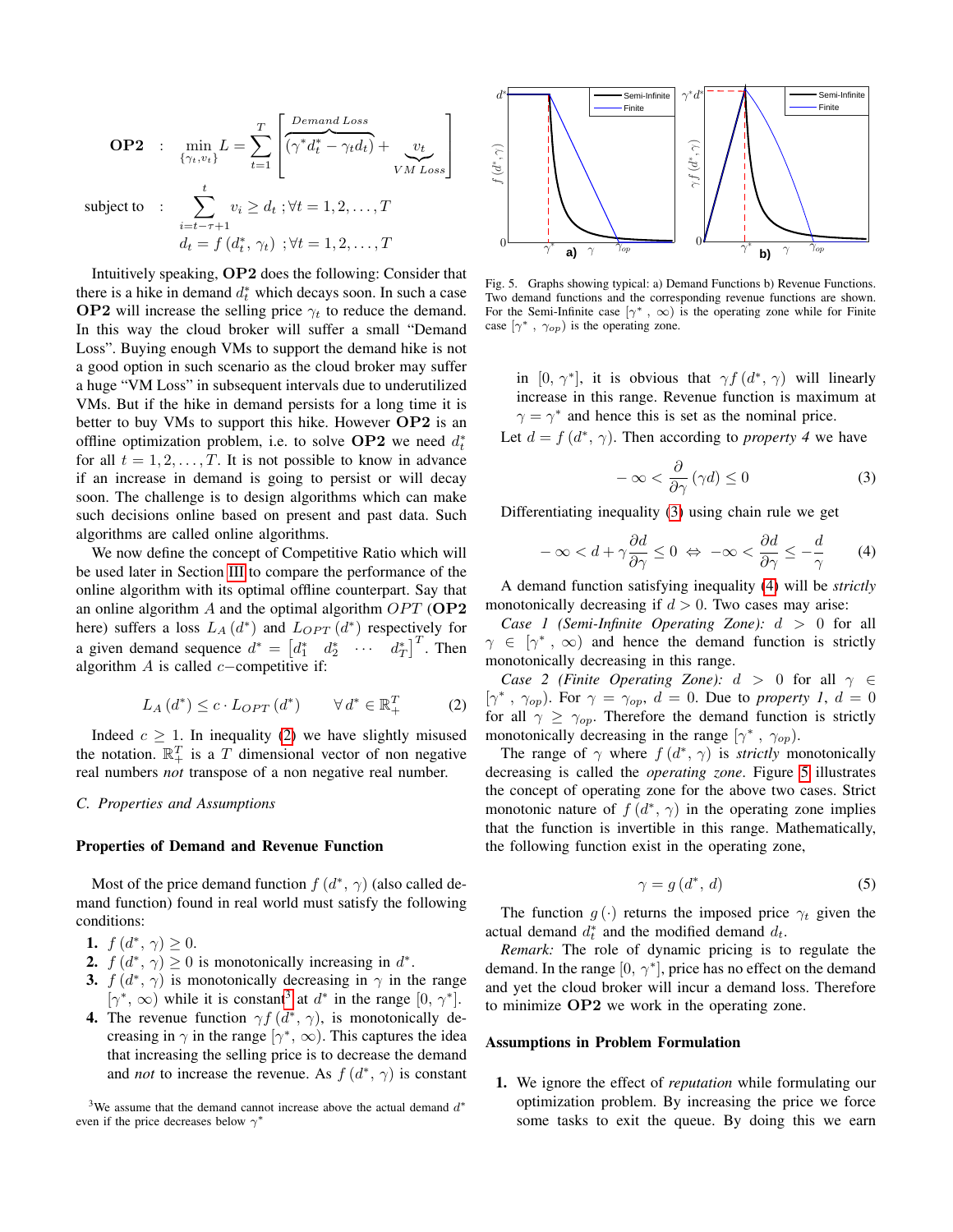negative reputation of the users. A *static* demand function of the form  $d_t = f(d_t^*, \gamma_t)$  does not capture the effect of pricing history and hence the role of reputation.

- 2. The partial online algorithm, discussed later in Section [III,](#page-5-0) relies on demand prediction for future window  $w$ . In reality, only an estimate of future demand is possible however we assume perfect knowledge of future demand.
- 3. In real-life scenario, the relation between the modified demand  $d_t$  and the actual demand  $d_t^*$  is not governed by a deterministic function  $f(\cdot)$ . Rather the demand  $d_t$ has a probability distribution<sup>[4](#page-5-1)</sup> in the range  $[0, d_t^*]$  for a given  $\gamma_t$ . However many works dealing with social welfare maximization using dynamic pricing (like [\[29\]](#page-10-28), [\[28\]](#page-10-27)) consider such deterministic demand function. We also assume the knowledge of  $f(\cdot)$ .
- 4. Define the following function in the operating zone,

<span id="page-5-8"></span>
$$
p(d^*, d) = \frac{\partial}{\partial d} \left[ d \cdot g(d^*, d) \right] \tag{6}
$$

Also define two more variables,

<span id="page-5-9"></span>
$$
p_m = \min_{d^* \in \mathbb{R}_+, 0 \le d \le d^*} p(d^*, d)
$$
  
\n
$$
p_M = \max_{d^* \in \mathbb{R}_+, 0 \le d \le d^*} p(d^*, d)
$$
 (7)

We impose the following constrains on  $p_m$  and  $p_M$ ,

<span id="page-5-3"></span>
$$
\frac{1}{\tau} < p_m \le p_M < 1 \tag{8}
$$

Inequality  $p_M < 1$  implies that renting is cheaper than buying in short run while the inequality  $\frac{1}{\tau} < p_m$  implies that buying is cheaper in the long run. We will further elaborate this in Section [III-A.](#page-5-2)

Let  $\gamma = g(d^*, d)$ . Then according to inequality [\(8\)](#page-5-3) we have

<span id="page-5-4"></span>
$$
p_m \le \frac{\partial}{\partial d} \left( \gamma d \right) \le p_M \tag{9}
$$

Differentiating inequality [\(9\)](#page-5-4) using chain rule we get

<span id="page-5-5"></span>
$$
p_m \le \gamma + d \frac{\partial \gamma}{\partial d} \le p_M \iff \frac{p_m - \gamma}{d} \le \frac{\partial \gamma}{\partial d} \le \frac{p_M - \gamma}{d} \quad (10)
$$

According to inequality [\(4\)](#page-4-3), the following inequality is true in the operating zone

<span id="page-5-6"></span>
$$
-\frac{\gamma}{d} \le \frac{\partial \gamma}{\partial d} < 0 \tag{11}
$$

Inequality [\(10\)](#page-5-5) and [\(11\)](#page-5-6) is simultaneously satisfied if

<span id="page-5-7"></span>
$$
\frac{p_m - \gamma}{d} \le \frac{\partial \gamma}{\partial d} < \min\left(0, \frac{p_M - \gamma}{d}\right) \tag{12}
$$

This is because  $\frac{p_m-\gamma}{d} > -\frac{\gamma}{d}$ . However  $\frac{p_M-\gamma}{d} \geq 0$  for  $\gamma \leq p_M$  while  $\frac{p_M-\gamma}{d_{\infty}} \leq 0$  for  $\gamma > p_M$ . It is trivial to observe that there exist a  $\frac{\partial \gamma}{\partial d}$  satisfying inequality [12](#page-5-7) *if and only if*  $\gamma > p_m$ . Also  $\frac{\partial d}{\partial \gamma}$  is the slope of the demand function  $f(\cdot)$ with respect to  $\gamma$ . Hence inequality [12](#page-5-7) upper and lower bounds the slope of the demand function for a given d and  $\gamma$ .

<span id="page-5-1"></span><sup>4</sup>One may consider that the function  $f(\cdot)$  is the mean of this probability distribution.

#### III. ONLINE OPTIMIZATION PROBLEM

## <span id="page-5-2"></span><span id="page-5-0"></span>*A. Ski-Rental Problem*

The ski-rental problem abstracts a class of problem in which a player has to decide whether to buy or rent a resource without a priori knowledge of the period of usage. Renting is cheaper if the period of usage is short while buying is cheaper in the long run. In the original problem a skier is faced with the option of either buying or renting a set of skis without knowing in advance the number of days she will be skiing.

Cost of buying skis is \$1 while renting cost  $P$  per day where  $P < 1$ . If the skier knows in advance that she will be skiing for  $y$  days then the choice of buying or renting is simple. If  $y \geq \frac{1}{p}$  then the skier will buy the skis in the very first day. Otherwise she will keep renting the skis for  $y$  days.

The online case is more challenging. In ski-rental literature, the concept of *breakeven point* is used to design online algorithms. Such algorithms suggest that the skier should keep on renting the skis till the  $n<sup>th</sup>$  day when the cost of renting  $nP$ , is more than the cost of buying, i.e.  $nP > 1$ . On the  $n^{th}$ day she should buy the skis. These is shown to be the most optimal *deterministic* online algorithm and has a competitive ratio of 2.

Ski-Rental problem has been used to solve real life problems like TCP acknowledgement problem [\[30\]](#page-10-29), Bahncard problem [\[31\]](#page-10-30) etc. Its application in cloud computing has already been discussed in Section [I-C.](#page-1-3) The key step towards using ski-rental literature for our problem would be to map the following four entities in our context: 1) Renting 2) Buying 3) Buying Cost 4) Renting Cost. In remaining of this section we will define these entities.

1. Renting: It is the process of decreasing the demand by increasing the selling price of the VMs. To decrease actual demand  $d_t^*$  to modified demand  $d_t$  we impose selling price of  $\gamma_t = g(d_t^*, d_t).$ 

**2. Buying:** It is the process of buying  $v_t$  VMs to support the modified demand  $d_t$ . If the number of active VMs in the beginning of time slot t is  $x_t$  then  $v_t = \max(0, d_t - x_t)$ .

Figure [6](#page-6-0) illustrates the renting and buying process. In the  $3^{rd}$  time slot renting is equivalent to reducing the demand from 12 to 9 while buying is the process of purchasing 4 VMs. Similarly in the  $1^{st}$ ,  $6^{th}$  and the  $7^{th}$  time slot there is both renting and buying. There is no renting in the  $2^{nd}$  time slot, we only buy 2 VMs. On contrary there is no buying in the 8th time slot, we only rent the demand from 9 to 7. In the  $4^{th}$  and the  $5^{th}$  time slot there is neither renting nor buying because the number of active VMs in the beginning of these time slots is more than the actual demand.

**3. Buying Cost:** It is the cost of buying  $n$  VMs. As the cost price of VM is assumed to be 1 unit, the cost of buying  $n$  VMs is equal to  $n$  units.

4. Renting Cost: It is the demand loss in a given time slot associated with reducing a demand from d to  $d - n$ , where  $n \leq d$ , when the actual demand is  $d^*$ . Mathematically

$$
R(d^*, d, n) = g(d^*, d) \cdot d - g(d^*, d - n) \cdot (d - n) \quad (13)
$$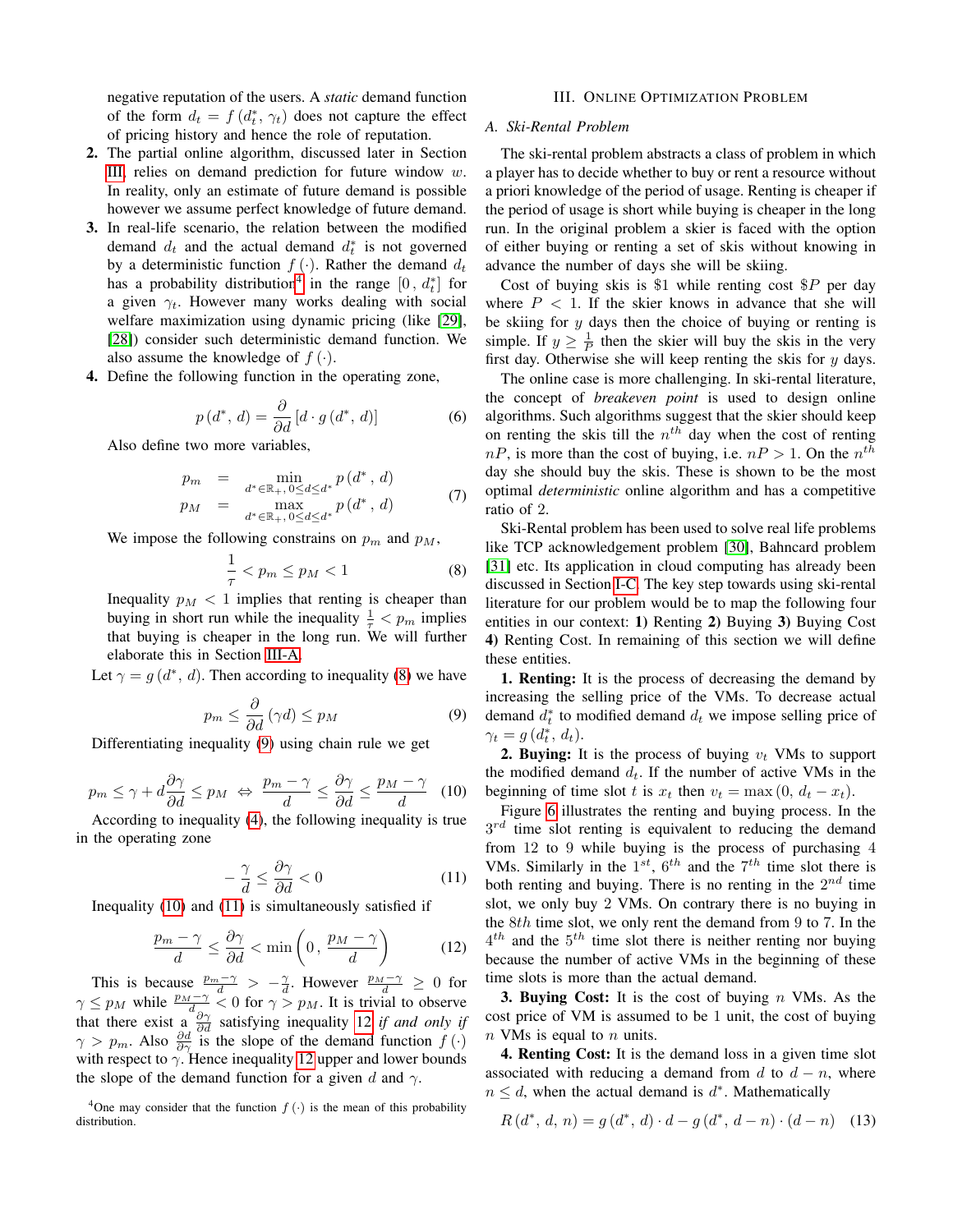

<span id="page-6-0"></span>Fig. 6. Figure showing the actual demand  $d_t^*$  (solid black curve), modified demand  $d_t$  (dashed red curve) and the number of active VMs  $x_t$  in the beginning of every time slot (solid blue curve).

It should be noted that unlike the renting cost found in other ski-rental literature, for our case,  $R$  is not a constant. It is a function of  $d^*$ ,  $d$  and  $n$ . However we will not mention these parameters explicitly for notational simplicity. *Please Note:* "Renting Cost" and "demand loss" means the same and will be used interchangeably.

Now we will explain the importance of inequality constrain [\(8\)](#page-5-3). As mentioned before renting cost should be more than the buying cost in the long run. Given that the billing cycle is of  $\tau$  period, the cost of renting for  $\tau$  period should be greater than the cost of buying. Otherwise buying of VMs will never be required. The cost of buying  $n$  VMs is  $n$  while the cost of Renting of *n* demands for  $\tau$  period is  $R\tau$ . Hence,  $R\tau > n$ . Similarly renting cost should be lesser than the buying cost in the short run. Therefore the cost of renting  $n$  demands for 1 period should be less than the cost of buying  $n$  VMs. Hence,  $R \leq n$ . Therefore to formulate our problem in Ski-Rental framework, it is necessary that the following inequality holds

<span id="page-6-1"></span>
$$
\frac{n}{\tau} \le R \le n \tag{14}
$$

Proposition 1: If inequality [\(8\)](#page-5-3) is satisfied then inequality [14](#page-6-1) will hold true.

Proof: Consider the following,

$$
R = g(d^*, d) \cdot d - g(d^*, d - n) \cdot (d - n)
$$
  
\n
$$
= \int_{d-n}^{d} \frac{\partial}{\partial \theta} [\theta \cdot g(d^*, \theta)] d\theta
$$
  
\n
$$
= \int_{d-n}^{d} p(d^*, \theta) d\theta
$$
 (15)  
\n
$$
> \int_{d}^{d} p_m d\theta = p_m n
$$
 (16)

$$
\geq \int_{d-n} p_m \, d\theta = p_m n \tag{16}
$$

Equation (15) and inequality (16) comes from the definition of  $p(d^*, x)$  and  $p_m$  (refer equation [\(6\)](#page-5-8) and [\(7\)](#page-5-9)). Similarly,

$$
R \le p_M n \tag{17}
$$

The qualitative interpretation of inequality (16) and inequality (17) is that the minimum and maximum renting cost of 1 demand is  $p_m$  and  $p_M$  respectively. If inequality [\(8\)](#page-5-3) holds, then  $\frac{1}{\tau} \leq p_m$ . Substituting this in inequality (16) we get

<span id="page-6-2"></span>
$$
\frac{n}{\tau} \le R \tag{18}
$$

Similarly if inequality [\(8\)](#page-5-3) holds, then  $p_M \leq 1$ . Substituting this in inequality (17) we get

<span id="page-6-3"></span>
$$
R \le n \tag{19}
$$

Combining inequality [\(18\)](#page-6-2) and [\(19\)](#page-6-3) we get inequality [\(14\)](#page-6-1). This completes the proof.

### <span id="page-6-5"></span>*B. Online Algorithm*

As discussed earlier in the previous subsection the concept of breakeven point has been widely used to design online algorithms in ski-rental literature. The key idea is to keep renting till the time renting cost equals buying cost. Here buying cost is the breakeven point. If renting cost exceeds the buying cost, we buy the resource. In this section we will apply these concepts to design two online algorithm: 1) Fully Online Algorithm which has no knowledge of future demand 2) Partial Online Algorithm, which assumes perfect future demand information for future window  $w < \tau$ . Intuitively speaking, both Fully Online Algorithm and Partial Online Algorithm works in *pessimistic sense*. It always assumes that an increase in demand is not going to persist and hence it reduces the demand by increasing the selling price of the VMs. This reduction in demand incurs a renting cost. However at every time interval it calculates the Net Renting Cost in the past and the future intervals. If the Net Renting Cost exceeds 1 unit (the buying cost of 1 VM), it buys a new VM.

The psuedocode of partial online algorithm with future window of  $w$  is given in Algorithm [1.](#page-7-0) The same psuedocode is applicable for the fully online algorithm if we substitute  $w = 0$ . Both fully/partial online algorithm consist of three basic steps. In the following we will explain these steps in relation to the fully online algorithm.

#### Step 1. Calculating Net Renting Cost

We calculate the net renting cost  $l$  which we could have been saved if we rented 1 less demand in each slot for the past  $\tau$  period. Let  $x_i$  be the number of active VMs at time i. Then the net renting cost is

<span id="page-6-4"></span>
$$
l = \sum_{i=t-\tau+1}^{t} R(d^*, x_i + 1, 1)
$$
 (20)

Equation [\(20\)](#page-6-4) is valid only if  $x_i + 1 \le d_i^*$ ;  $\forall i \in$  $[t - \tau + 1, t]$ . If for a given interval  $x_i + 1 > d_i^*$ , the renting cost for that interval is 0. This is done in Steps 4 to 10 of Algorithm [1.](#page-7-0)

#### Step 2. Buying new VM

This is done in Steps 11 to 16 of Algorithm [1.](#page-7-0) In our case the cost of a VM is 1. If  $l > 1$  then the corresponding demands should not have been reduced. Rather we should have bought a VM to serve them. To compensate for this mistake we buy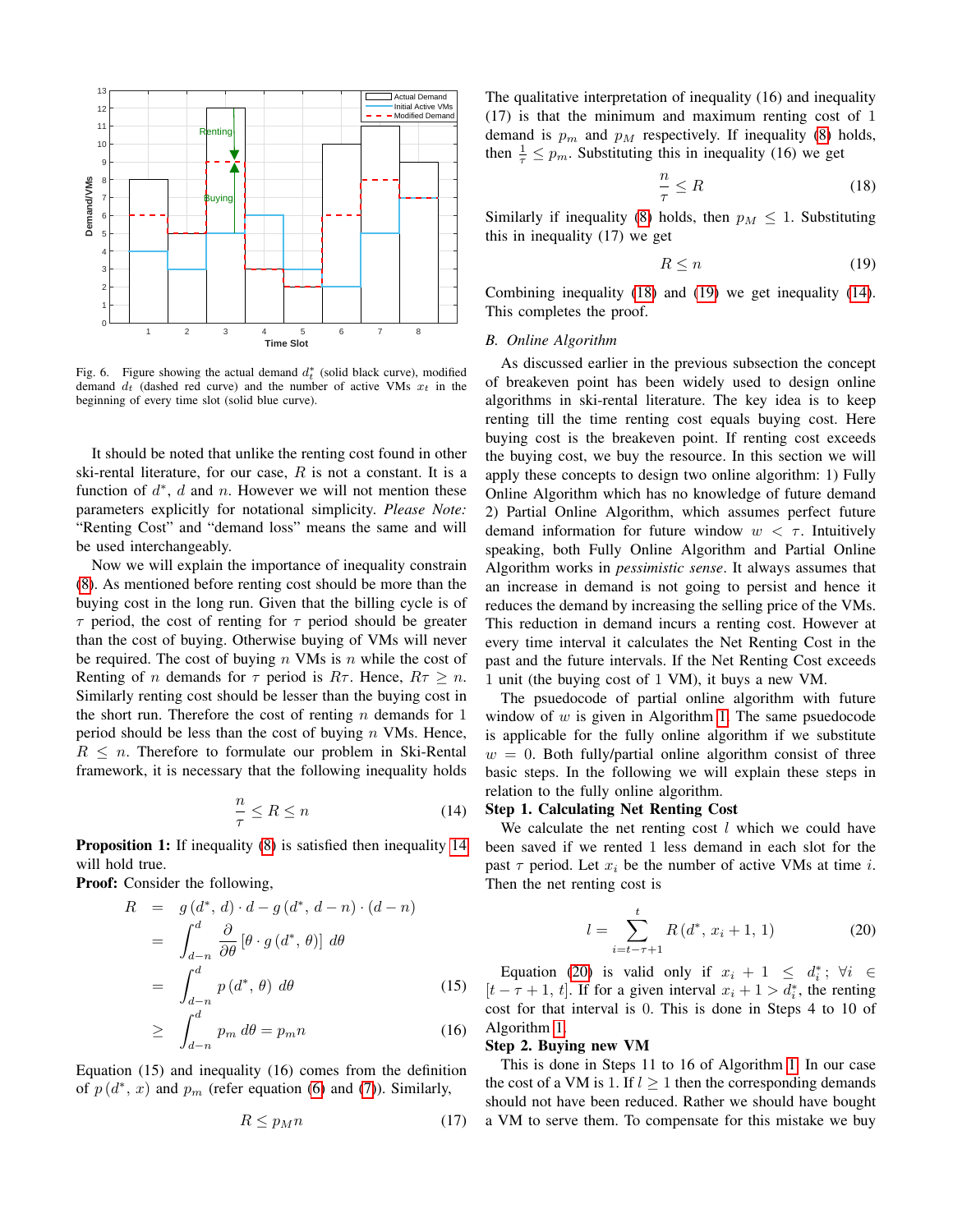<span id="page-7-0"></span>Algorithm 1 Partial Online Algorithm with future prediction window  $w$ 

Let  $x_i$  be the number of VM's at time  $i$ 1. Set  $x_i = 0$ ;  $i = 1, 2, ..., T$ **2.** Predict actual demand  $d_i^*$  for  $i = t, t + 1, \ldots, t + w$ . 3. do 4. Set Net Renting Cost  $l = 0$ . Also set  $i = t + w - \tau + 1$ .<br>5. while  $(i \le t + w)$ **5.** while  $(i \leq t + w)$ <br>**6.** if  $(x_i + 1 \leq d_i^*)$ **6.** if  $(x_i + 1 \le d_i^*)$ 7.  $l = l + [g (d_i^*, x_i + 1) \cdot (x_i + 1) - g (d_i^*, x_i) \cdot x_i]$ 8. end if 9.  $i = i + 1$ 10. end while **11.** *if*  $(l \ge 1)$ <br>**12.** Buy a n Buy a new VM:  $v_t = v_t + 1$ . 13. Update the number of VM's that can be used in future:  $x_i = x_i + 1$ ;  $i = t, t + 1, \ldots, t + \tau - 1$ 14. Update the number of VM's in the history indicating that previous mistakes have been corrected:  $x_i = x_i + 1$ ;  $i = t + w - \tau + 1, \ldots, t - 1$ 15.  $end if$ **16.** while  $(l > 1)$ 17. *if*  $(x_t \leq d_t^*)$ **18.**  $\gamma_t = g(d_t^*, x_t)$ 19. else 20.  $\gamma = \gamma^*$ 21. end if 22. Jump to Step 2.

a VM in the current time slot. We increase the current and the future  $x_i$  by 1 to indicate that an extra VM is available. We also increase the past  $x_i$  by 1 to indicate that a corrective measure was taken. We then jump back to Step 1. However if  $l < 1$ , we jump to Step 3.

## Step 3. Setting the Selling Price

Let the number of active VMs in the current time slot be  $x_t$ after performing Step 2 and Step 3. Then  $x_t$  is the modified demand. So we set our selling price as  $\gamma_t = g(d_t^*, x_t)$ .

The partial online algorithm is almost same as the fully online algorithm. The difference lies in the calculation of Net Renting Cost in Step 1. In case of fully online algorithm it is calculated for the period  $t - \tau + 1$  to t while for partial online algorithm it is calculated for the period  $t+w-\tau+1$  to  $t+w$ .

Theorem 1: Competitive Ratio of partial online algorithm is

<span id="page-7-2"></span>
$$
c(\alpha) = 1 + \min(1, p_M \tau (1 - \alpha))
$$
 (21)

where  $\alpha = \frac{w}{\tau}$  and  $w < \tau$ .

Proof: Please refer appendix for the proof.

#### Corollary 1: Fully online algorithm is 2-competitive.

**Proof:** For fully online algorithm  $\alpha = 0$ . Hence  $c =$  $1 + \min(1, p_M \tau)$ . According to inequality [\(8\)](#page-5-3) we have



<span id="page-7-1"></span>Fig. 7. Graph showing the competititve ratio of partial online algorithm.

 $p_m \tau \geq 1$ . Also  $p_M \geq p_m$  implying  $p_M \tau \geq 1$ . Therefore  $\min(1, p_M \tau) = 1$  and hence  $c = 2$ .

Note that the competive ratio of the partial online algorithm can be more explicitly written as

$$
c = \begin{cases} 2 & ; \ \alpha \le 1 - \frac{1}{p_M \tau} \\ 1 + p_M \tau \left( 1 - \alpha \right) & ; \ \alpha > 1 - \frac{1}{p_M \tau} \end{cases}
$$

As  $p_M \tau > 1$ , there always exist an  $\alpha_M \in (0, 1)$  such that  $1 + p_M \tau (1 - \alpha) < 2$ ;  $\forall \alpha > \alpha_M$ . This gives the theoretical guarantee that future demand information indeed improves the performance of the online algorithm. Figure [7](#page-7-1) shows a typical plot of equation [\(21\)](#page-7-2).

#### IV. SIMULATION RESULTS

We performed simulations driven by real world traces to validate the online dynamic pricing algorithm proposed in the paper.

The first step is to generate the actual demand curve. To do this we have used google cluster usage traces available in [\[32\]](#page-10-31). The actual demand curve is shown in Figure 7b and 7d. The curve spans 1 day and is slotted in 5 min interval. Cost price of a VM is taken to be 1 unit. A VM has a billing cycle of 1 hour and hence  $\tau = 12$ . The next step is to generate the demand function. A real world demand function can only be inferred by doing a market survey. But for the sake of simulation, we have synthesized our own demand function. This can be explained in steps:

- **1.** We consider a demand function of the form  $\frac{d}{d^*} = f(\gamma)$ .
- 2. A value of  $p_m$  and  $p_M$  satisfying inequality [\(8\)](#page-5-3) is chosen.
- **3.** A finite interval of price  $[\gamma^*, \gamma_o]$  is uniformly divided into small parts.
- 4. For each part we substitute the corresponding value of  $\gamma$ and d in inequality [\(12\)](#page-5-7). The value of  $\frac{\partial \gamma}{\partial d}$  for this part is chosen in random such that it satisfies inequality [\(12\)](#page-5-7). Using this value of  $\frac{\partial \gamma}{\partial d}$ , *d* for the next part is calculated.

As part of this simulation we will conduct two comparative studies, first to study the effect of demand prediction and secondly the effect of  $p_m$ .

To study the effect of demand prediction we first synthesized a demand function with  $p_m = \frac{1}{12}$  and  $p_M = 0.8$ . We then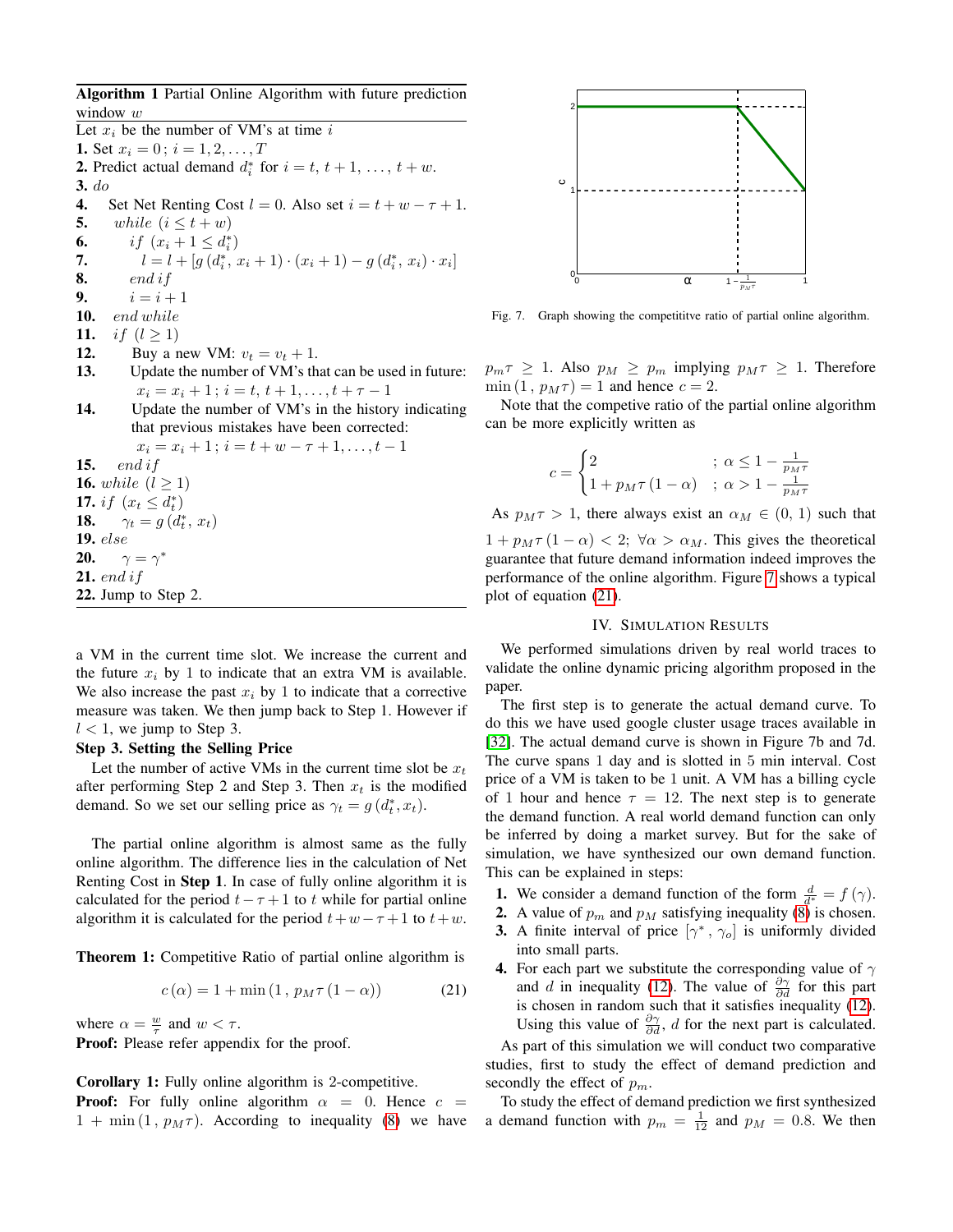simulated *Algorithm 1* for  $w = 0$  and  $w = 4$ . The results of the simulation is clearly shown in Figure 7b and 7c. Compared to  $w = 4$ , the reduction in demand is more in  $w = 0$ . This shows the pessimistic nature of our online algorithm, i.e. it prefers reducing the demand compared to buying new VMs. With increase in future window  $w$  the algorithm tends towards the optimal counterpart. The net profit  $P = \sum_{t=1}^{T} (\gamma_t d_t - v_t)$ for  $w = 0$  is 781 units while for  $w = 4$  it is 937 units. The net profit P is more for  $w = 4$  and hence the net loss L (refer OP2) is less. This is in consensus with *Theorem 1*.

We next studied the effect of  $p_m$  on our algorithm. To do this we constructed another demand function with  $p_m = \frac{3}{12}$ and  $p_M = 0.8$ . From Figure 7d and 7e we can observe that if  $p_m$  is high the effect of pricing on demand is less. This is an obvious consequence of the definition of  $p_m$ .

## V. DISCUSSION AND EXTENSIONS

<span id="page-8-0"></span>We discussed the unique challenge posed by the presence of quantized billing cycles. The dynamic pricing strategy proposed in this paper can be considered as an alternative to the work done in [\[24\]](#page-10-23) to maximize the profit of the cloud broker. Merging our algorithm with that of [\[24\]](#page-10-23) should be very interesting. Such a merging will lead to a very interesting class of problems where the cloud broker has to decide whether to a) reduce the demand by increasing the VM price b) buy *ondemand* VMs to support the demand c) reserve VMs. This problem is similar to multislope ski-rental problem.

Two *deterministic* online algorithms were designed to increase the profit of cloud brokers in the presence of QBC. The competitive ratio of both the algorithms were derived. We showed the importance of demand prediction by deriving a better competitive ratio for the partial online algorithm than those found in ski-rental literature. In similar lines we would like to explicitly point out that the competitive ratio of *Algorithm 3* of [\[24\]](#page-10-23), i.e. deterministic algorithm with demand prediction window w, has a competitive ratio of  $1+p\tau \min\left(1, \frac{w}{\tau}\right)$  which is better than that reported in [\[24\]](#page-10-23) (refer *Proposition 5*). This result is new in ski-rental literature.

It has been widely reported in ski-rental literature that *randomized* algorithms has better competitive ratio than its *deterministic* counterpart. Extending our algorithm to its randomized counterpart should be trivial. However deriving a better competitive ratio for the randomized algorithm with demand prediction may be challenging.

The key idea of our algorithms is to use pricing signal to regulate user demand. One may argue that such an algorithm gives poor service to the user as it pushes tasks out of the queue in order to maximize cloud broker's profit. We would like to make few comments in this regard:

1. Those tasks which gets pushed out of the queue can enter it again at a later instant. So we are not rejecting the tasks. Rather we are deferring it. Our algorithm is specifically good if  $p_M$  is low. A low  $p_M$  implies that even with a small increase in price there will be significant change in demand. Qualitatively, a low  $p_M$  correspond to tasks with low priority. Such tasks can be deferred.

- 2. Some literature considers penalizing the cloud provider when it fails to meet SLA's (refer [\[33\]](#page-10-32). Such a practice is not encouraged in cloud computing as it is a service oriented computing paradigm. If the cloud provider accepts the task, it must meet the SLAs. If it cannot it is better that it rejects the task. We are following similar practice.
- 3. We can penalize cloud broker to push tasks out of the queue by introducing *reputation factor*. As discussed in section [II-C](#page-4-5) we need to consider dynamic price-demand function to include reputation factor. Such an extension of our work will be challenging but a very fruitful research.

As an immediate extension of our work we are interested in two areas. *Assumption 4* discussed in Section [II-C](#page-4-5) may not be true for all real world demand functions. We are exploring the implication of relaxing it. Our intuition is that if we make a small modification in *Algorithm 1*, the competitive ratio will remain the same. We are also actively working on the randomized algorithm for this problem. More specifically we are exploring the possibility of improving the competitive ratio of the randomized algorithm in the presence of statistical information about the actual demand. This is motivated by the work done in [\[27\]](#page-10-26).

#### APPENDIX

We will denote the partial online algorithm with future window of w by  $A_w$  and the offline optimal algorithm **OP2** by  $OPT$ . We will first consider two lemmas which are important for the proof.

**Lemma 1:** Let  $A_w$  buy  $N_w$  VMs while OPT buy  $N_{OPT}$ VMs throughout the time duration of  $t = 1$  to  $t = T$ . Then for any demand sequence  $d_t^*$ ,  $N_{OPT} \ge N_w$ .

*Lemma 1* is an obvious consequence of the pessimistic nature of the fully/partial online algorithm as discussed in Section [III-B.](#page-6-5) Both these algorithms assumes that a rise in demand is not going to persist and hence has the tendency to reduce the demand by increasing the selling price rather than buying VMs to support the rise in demand. Therefore  $N_{OPT} \geq N_w$ . Please refer Appendix A of [\[24\]](#page-10-23) for the proof. Lemma 2: The net renting cost of those demands that were served by the same VM in  $OPT$  should be greater than or equal to 1 (the breakeven point).

**Proof:** The proof directly follows from the definition of *OPT*. We prove this lemma by contradiction. Consider that in  $OPT$ a VM was bought to serve demands whose net renting cost is less than 1. The loss suffered to buy a VM to support these demands is more than the loss suffered to rent these demands. Therefore there can be a better algorithm to reduce the loss which contradicts the definition of  $OPT$ .

Let  $A_w$  and OPT rent  $n_t$  and  $N_t$  demands respectively at time t. Let  $\mathcal{R}(A_w)$  and  $\mathcal{R}(OPT)$  be the net renting cost of  $A_w$  and *OPT* respectively. We have,

$$
\mathcal{R}(A_w) = \sum_{t=1}^{T} R(d_t^*, d_t^*, n_t)
$$

$$
\mathcal{R}(OPT) = \sum_{t=1}^{T} R(d_t^*, d_t^*, N_t)
$$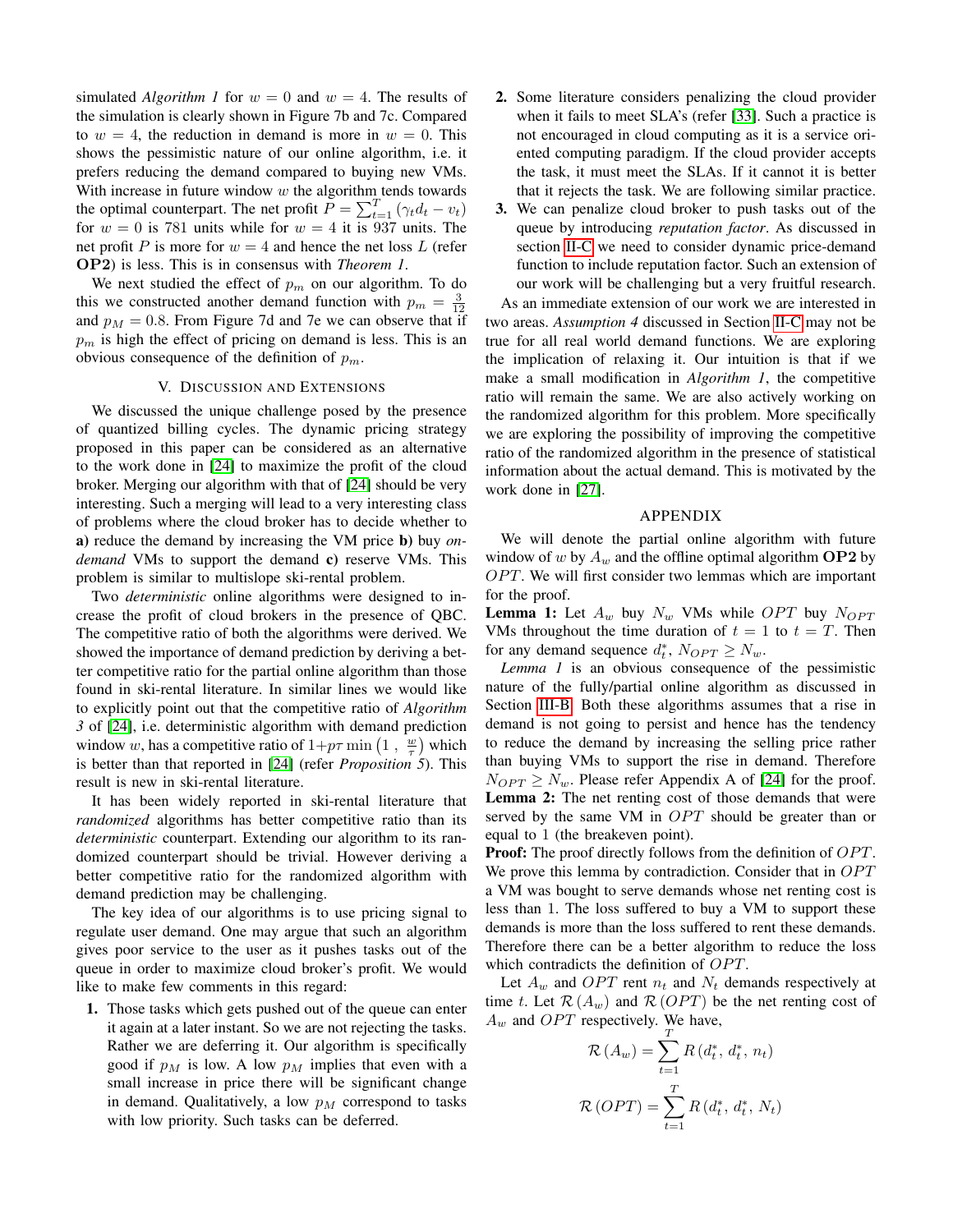

Fig. 8. a) Demand function for two different value of  $p<sub>m</sub>$ . b), c) Plots of actual and modified demands and the corresponding pricing to compare the effect of prediction window w. d), e) Plots of actual and modified demands and the corresponding pricing to compare the effect of  $p_m$ .



<span id="page-9-0"></span>Fig. 9. Figure showing the demands served by a VM in OPT.

Let  $\mathcal{R}(A_w \backslash OPT)$  denote the net renting cost incurred in  $A_w$  which is not incurred in OPT. Mathematically

$$
\mathcal{R}(A_w \backslash OPT) = \sum_{t=1}^{T} \left[ R(d_t^*, d_t^*, n_t) - R(d_t^*, d_t^*, N_t) \right]^+
$$

where  $(x)^+$  = max  $(0, x)$ . We are interested in upper bounding  $\mathcal{R}(A_w \backslash OPT)$ . To do this, consider the demands that were rented in  $A_w$  but not in OPT. These demands were served by not more than  $N_{OPT}$  VMs in OPT. We focus on the demands served by one of these  $N_{OPT}$  VMs. This is shown in the following figure

Figure [9](#page-9-0) shows the demands served by a VM in  $OPT$  which is bought at time  $t^*$  and last till  $t^* + \tau - 1$ . The shaded areas shows the demands which are served by this VM. If the area is not shaded then in that time slot the VM does not serve any demand. The shaded areas can be scattered anywhere in the time interval  $[t^*, t^* + \tau - 1]$ . According to *Lemma 1*, the net renting cost of the demands depicted by these shaded areas should be greater than or equal to 1.

Now we investigate how these demands will be treated by  $A_w$ . While calculating the net renting cost,  $A_w$  considers both future demand and past demand. This is shown in figure [9](#page-9-0) by the three arrows.  $A_w$  calculates the net renting cost in the interval  $[t + w - \tau + 1, t + w]$  where t is the current time, the interval  $[t + w - \tau + 1, t]$  corresponds to the past window while  $[t + 1, t + w]$  is the future window. If the net renting cost in the interval  $[t + w - \tau + 1, t + w]$  becomes 1, then  $A_w$  will buy a VM. As mentioned before the net renting cost in the interval  $[t^*, t^* + \tau - 1]$  is definitely greater than or

equal to 1 (due to *Lemma 1*). Therefore there is definitely a time t satisfying  $t^* \le t \le t^* + \tau - w$  when  $A_w$  will buy a VM. The demands in the interval  $[t^*, t]$  will be rented while that in the interval  $[t + 1, t^* + \tau - 1]$  will be served by the VM. The maximum renting cost of the demands in the interval  $[t^*, t]$ is min  $(1, p_M(t - t^*))$ . This can be understood as follows:

- 1. The maximum renting cost of one demand is  $p_M$  (refer inequality (17)). If all the intervals in the past window [ $t^*$ ,  $t$ ] has a demand, then the maximum renting cost in the past window is  $p_M(t - t^*)$ . However the renting cost in the interval  $[t^*, t+w]$  is equal to 1 and hence the renting cost in the interval  $[t^*, t]$  cannot exceed 1. Therefore the maximum renting cost in the interval  $[t^*, t]$ is min  $(1, p_M(t-t^*))$ .
- **2.** Due to inequality [\(8\)](#page-5-3), there *may be* a t satisfying  $t^* \leq$  $t \le t^* + \tau - w$  such that  $p_M(t - t^*) > 1$ .

Therefore if  $A_w$  buys a VM at time t then the demands in the interval  $[t^*, t]$  was rented in  $A_w$  while it is served by a VM in  $OPT$ . The maximum renting cost of these demands is  $\min(1, p_M(t-t^*))$ . As mentioned before,  $t \leq t^* + \tau - w$ . Therefore the maximum renting cost of those demands which are served by a VM in  $OPT$  but rented in  $A_w$  is upper bounded by min  $(1, p_M(\tau - w))$ . Given that at most  $N_{OPT}$ VMs serve such demands we have

<span id="page-9-1"></span>
$$
\mathcal{R}(A_w \backslash OPT) \leq \min(1, p_M(\tau - w)) N_{OPT}
$$
  
= 
$$
\min(1, p_M \tau (1 - \alpha)) N_{OPT}
$$
 (22)

where  $\alpha = \frac{w}{\tau}$ . Let  $\delta_M = \min(1, p_M(\tau - w))$ . We will use inequality [\(22\)](#page-9-1) to upper bound  $\mathcal{R}(A_w)$ :

$$
\mathcal{R}(A_w) \leq \mathcal{R}(OPT) + \mathcal{R}(A_w \backslash OPT) \leq \mathcal{R}(OPT) + \delta_M N_{OPT}
$$
\n(23)

Let  $L_{OPT}$  be the net loss incurred in  $OPT$ . Then,

$$
L_{OPT} = \mathcal{R} \left( OPT \right) + N_{OPT} \ge N_{OPT} \tag{24}
$$